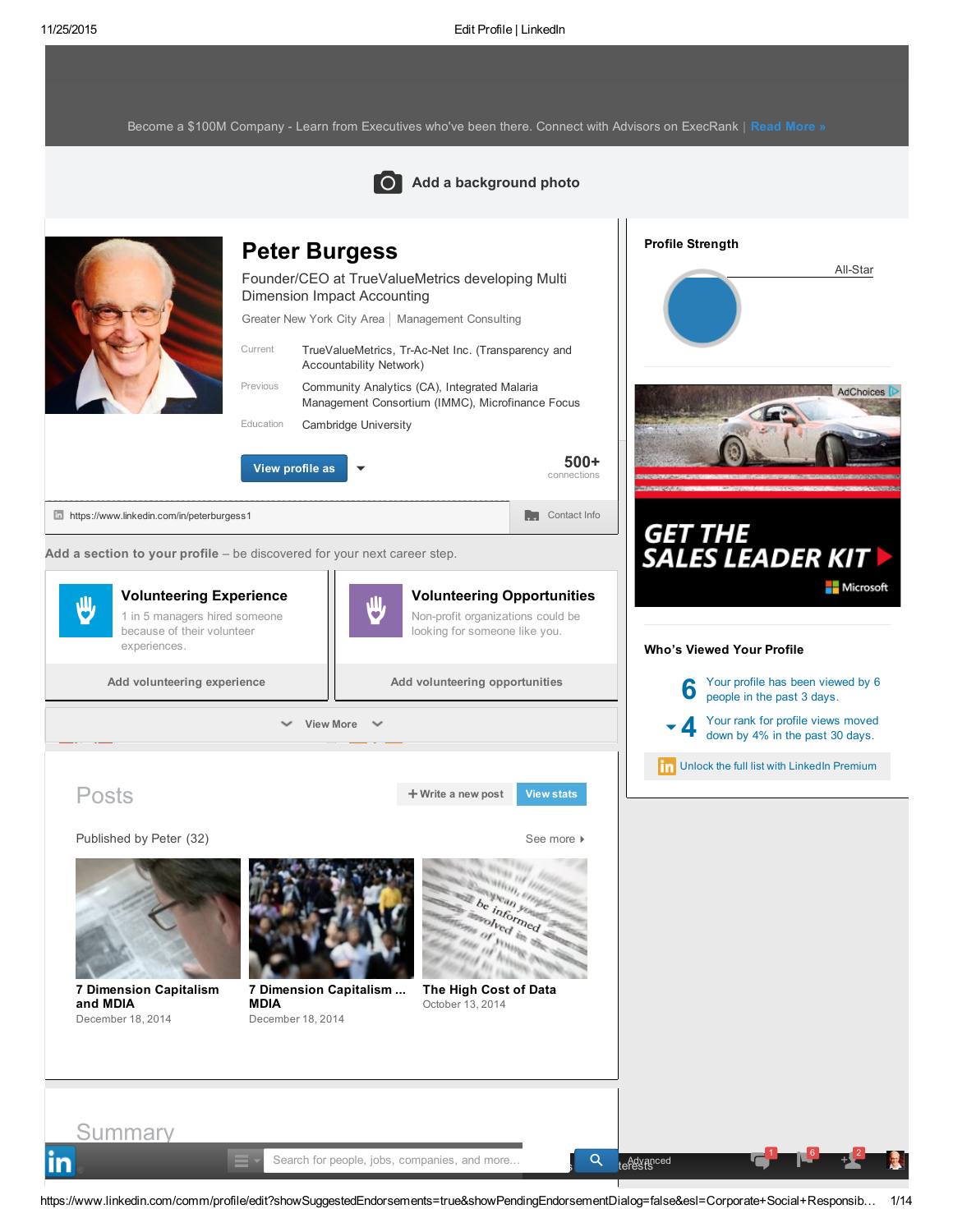I graduated from Cambridge University with double majors in engineering and economics in 1961. Subsequently I qualified as a Chartered Accountant in London with a firm that is now PriceWaterhouseCoopers. During my career, more than anything else I have learned of the immense power of data to enable change. My experience in the corporate world has been that management information systems are...



**The Global** SOCIO-ENVIRO-ECONOMIC System

MDIA-p3-01-4-PERSPECTIVES MDIA-p3-01-3-The Global SOCIO-ENVIR...

# **Experience**

### Founder CEO

**TrueValueMetrics** 

September 2008 – Present (7 years 3 months) | New York City NY and Bushkill PA

TrueValueMetrics is an initiative to add value dimensions to the ubiquitous money profit accounting used in almost every business organization, and in a modified form in government entities and nongovernmental organizations.

What has emerged is a system we are calling 'Multi Dimension Impact Accounting (MDIA). The aim is for the reporting of impact on people and planet to be as rigorous as the reporting of money profit. This has attributes in common with initiatives like 'triple bottom line reporting'. MDIA uses many of the concepts that make accounting such an efficient and powerful management tool, and now applies these to the optimization of all these elements rather than just the profit element.

Some information about MDIA may be accessed via this URL: http://www.truevaluemetrics.org/

|            | ▼ 3 recommendations, including:                       |                |                                                                                                                                                                                                                                   |       |                        |  |  |
|------------|-------------------------------------------------------|----------------|-----------------------------------------------------------------------------------------------------------------------------------------------------------------------------------------------------------------------------------|-------|------------------------|--|--|
|            | <b>Angus McDowell</b><br>President at McDowell CPA PC |                | <b>Austin R. Curry</b><br>Executive Director Elder Care<br>Advocacy of Florida<br>Vast Real experience and education formed the<br>basis for Visionary Concepts the provide<br>solutions to essential needs for View $\downarrow$ |       |                        |  |  |
|            | Peter is a respected consultant. View+                |                |                                                                                                                                                                                                                                   |       |                        |  |  |
|            |                                                       |                |                                                                                                                                                                                                                                   |       | 1 more recommendation. |  |  |
| Add Media: | Document                                              | <b>O</b> Photo | $\sim$ Link                                                                                                                                                                                                                       | Video | <b>C</b> Presentation  |  |  |
|            |                                                       |                |                                                                                                                                                                                                                                   |       |                        |  |  |

### Founder CEO

Tr-Ac-Net Inc. (Transparency and Accountability Network)

1997 – Present (18 years)

Tr-Ac-Net was developed in order to focus on transparency and accountability in the public sector and in international development. Over time it became more and more apparent that while there was more discussion of these issues, there was still very little practical work being done to improve accounting and in consequence accountability remained compromised. Preliminary work was done to help with reform of systems of performance measurement in socio-economic development and community impact. Tr-Ac-Net has developed a network of people concerned with the lack of transparency and accountability and the abuse of economic and political power.

Add Location <sup>2</sup>

### Notify your network?

Yes, publish an update to my network about my profile changes.

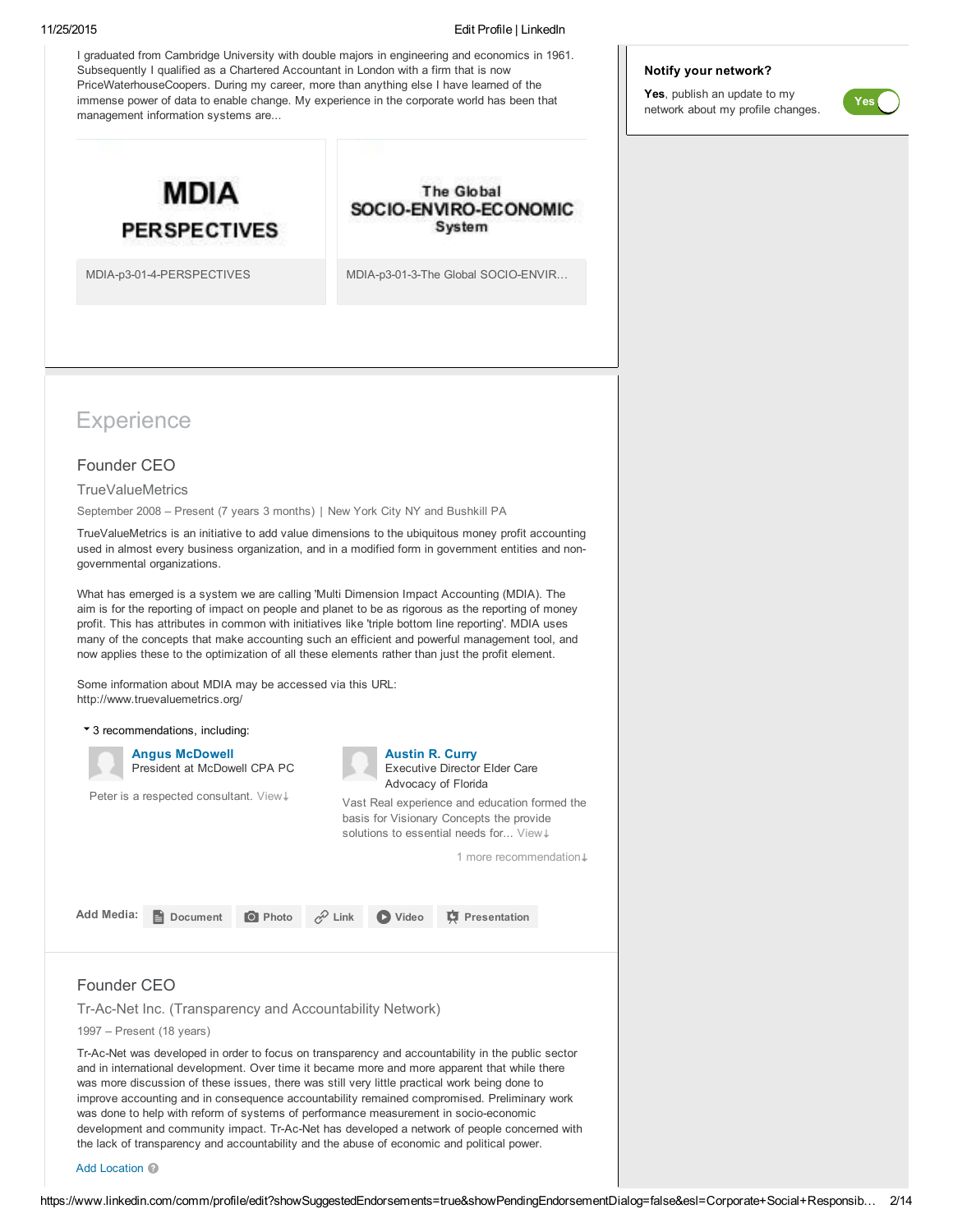### Add Media: **B** Document **O** Photo  $\phi^0$  Link **O** Video  $\phi$  Presentation

### Founder CEO

Community Analytics (CA)

September 2008 – September 2011 (3 years 1 month)

Community Analytics (CA) was an initiative to provide a system of independent metrics about socio-economic progress and performance. CA had a community perspective rather than the more usual organization, project or activity focus. CA embraced not only money costs, revenues and profits, but also value consumption, value creation and value change. Progress is a metric based on the change from time to time in the state of the community. Though value is subjective and difficult to quantify, it is important. CA used a system of standard values to serve as a simple way to quantify value. CA used comparison with standard costs to measure cost efficiency. CA had both spatial and temporal elements. CA also used value chain analysis to show where profits arise and how profits are associated with value change. CA uses the mobile phone and text messages for data acquisition and a web accessible database for reporting

The CA initiative was relaunched as TrueValueMetrics because the 'Community Analytics' name was already being used for metrics in connection with Internet communities.

| Add Location @                                                                                                                                                                                                                                                                                                                                                                                                                                                                                                                                                                                                                                                                                                                                                                                                                                                                 |                                   |                    |                |                       |                                                      |  |  |
|--------------------------------------------------------------------------------------------------------------------------------------------------------------------------------------------------------------------------------------------------------------------------------------------------------------------------------------------------------------------------------------------------------------------------------------------------------------------------------------------------------------------------------------------------------------------------------------------------------------------------------------------------------------------------------------------------------------------------------------------------------------------------------------------------------------------------------------------------------------------------------|-----------------------------------|--------------------|----------------|-----------------------|------------------------------------------------------|--|--|
| Add Media:<br>Document                                                                                                                                                                                                                                                                                                                                                                                                                                                                                                                                                                                                                                                                                                                                                                                                                                                         | <b>O</b> Photo                    | $\mathcal{P}$ Link | <b>D</b> Video | <b>T</b> Presentation |                                                      |  |  |
|                                                                                                                                                                                                                                                                                                                                                                                                                                                                                                                                                                                                                                                                                                                                                                                                                                                                                |                                   |                    |                |                       |                                                      |  |  |
| Member                                                                                                                                                                                                                                                                                                                                                                                                                                                                                                                                                                                                                                                                                                                                                                                                                                                                         |                                   |                    |                |                       |                                                      |  |  |
| Integrated Malaria Management Consortium (IMMC)                                                                                                                                                                                                                                                                                                                                                                                                                                                                                                                                                                                                                                                                                                                                                                                                                                |                                   |                    |                |                       |                                                      |  |  |
| January 2006 - August 2010 (4 years 8 months)                                                                                                                                                                                                                                                                                                                                                                                                                                                                                                                                                                                                                                                                                                                                                                                                                                  |                                   |                    |                |                       |                                                      |  |  |
| The Integrated Malaria Management Consortium (IMMC) was a group committed to a methodology<br>for malaria control based on science that results in the most cost effective sustainable outcomes.<br>While funding for worldwide malaria control increased from around \$100 million a year around 2002<br>to more than \$2 billion in 2008, the published metrics suggest that there was a huge amount of<br>activity but rather little sustainable progress. The metrics associated with IMMC are a subset of<br>the data developed for the TrueValueMetrics (TVM) initiatiive. Unlike the highly publicized<br>initiatives like Malaria No More and similar, IMM aims to control malaria infected mosquitoes so<br>that the transmission can be permanently disrupted with the minimum use of drugs and<br>insecticides that are becoming less and less effective over time. |                                   |                    |                |                       |                                                      |  |  |
| Add Location <sup>@</sup>                                                                                                                                                                                                                                                                                                                                                                                                                                                                                                                                                                                                                                                                                                                                                                                                                                                      |                                   |                    |                |                       |                                                      |  |  |
| <b>Add Media:</b>                                                                                                                                                                                                                                                                                                                                                                                                                                                                                                                                                                                                                                                                                                                                                                                                                                                              | <b>O</b> Photo<br><b>Document</b> | $\mathscr{P}$ Link | O Video        | <b>C</b> Presentation |                                                      |  |  |
| New York Correspondent                                                                                                                                                                                                                                                                                                                                                                                                                                                                                                                                                                                                                                                                                                                                                                                                                                                         |                                   |                    |                |                       | $\operatorname{focus}^{\operatorname{microframe}^*}$ |  |  |
| Microfinance Focus                                                                                                                                                                                                                                                                                                                                                                                                                                                                                                                                                                                                                                                                                                                                                                                                                                                             |                                   |                    |                |                       |                                                      |  |  |
| $2008 - 2009$ (1 year)                                                                                                                                                                                                                                                                                                                                                                                                                                                                                                                                                                                                                                                                                                                                                                                                                                                         |                                   |                    |                |                       |                                                      |  |  |
| Followed the microfinance scene from the New York perspective and reported. I had been an<br>adviser to a variety of microfinance initiatives in Africa and South Asia over a period of many<br>years, and this background enabled me to add value to the dialog in New York where people were<br>becoming engaged in the support for microfinance. This was at the time when the social mission of<br>microfinance was being challenged by the advocates for financially oriented microfinance.<br>Add Location 2                                                                                                                                                                                                                                                                                                                                                             |                                   |                    |                |                       |                                                      |  |  |
|                                                                                                                                                                                                                                                                                                                                                                                                                                                                                                                                                                                                                                                                                                                                                                                                                                                                                |                                   |                    |                |                       |                                                      |  |  |
| <b>Add Media:</b><br>Document                                                                                                                                                                                                                                                                                                                                                                                                                                                                                                                                                                                                                                                                                                                                                                                                                                                  | <b>Q</b> Photo                    | $\mathscr{P}$ Link | <b>D</b> Video | <b>C</b> Presentation |                                                      |  |  |
| Founder/CEO<br><b>Burgess Management Associates</b><br>July 1978 - 1997 (19 years)   New York City NY                                                                                                                                                                                                                                                                                                                                                                                                                                                                                                                                                                                                                                                                                                                                                                          |                                   |                    |                |                       |                                                      |  |  |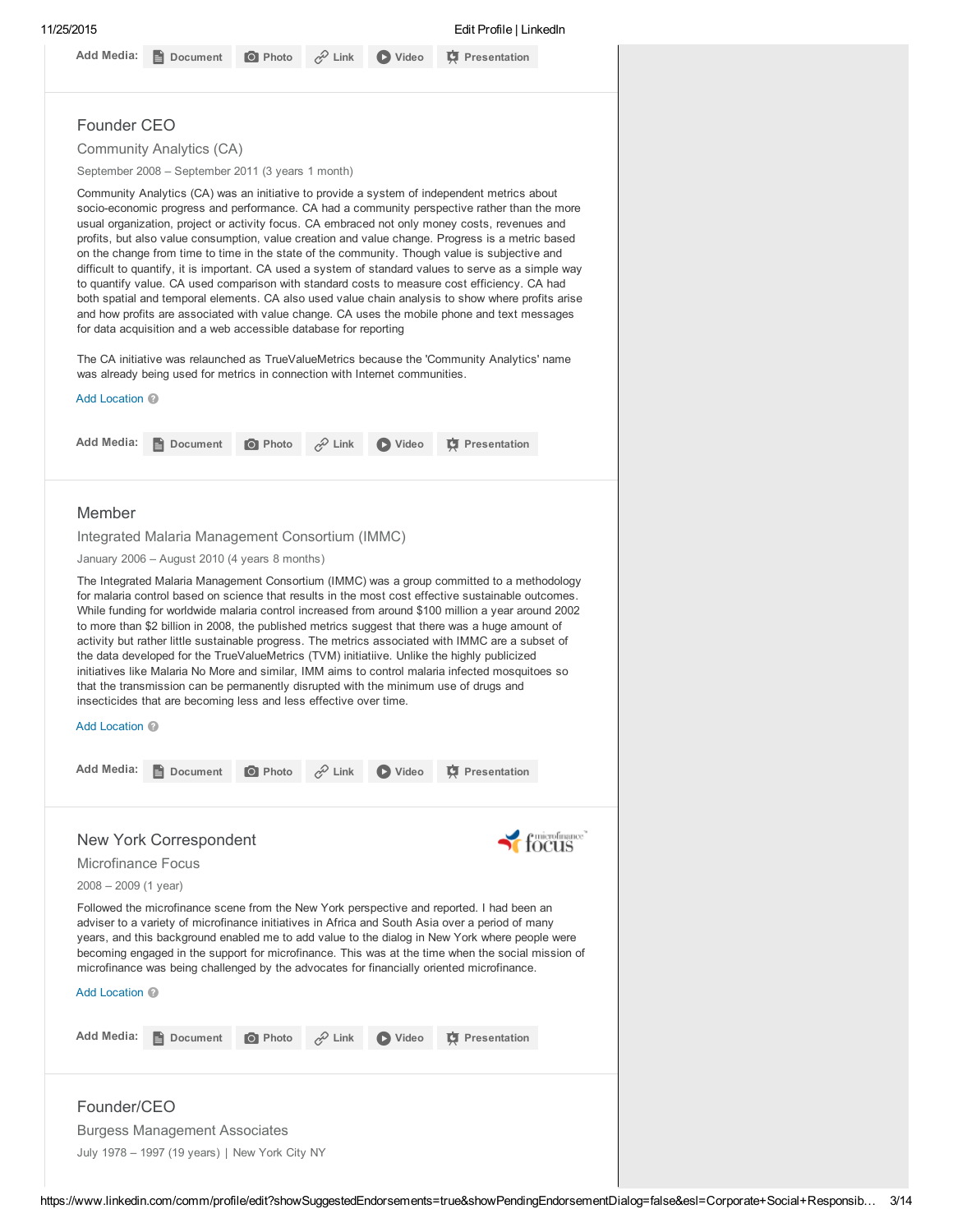I worked through Burgess Management Associates (BMA) as an independent consultant doing a range of assignments for institutions like the World Bank and IFC, the United Nations and its specialized agencies as well as for a range of private clients.

I brought several strengths to this work. These included a well developed world view based on some of my prior academic and corporate experience, an understanding of technology, economics and accountancy viewed from inside corporate management, and a profound respect for the value and power of good accountancy for financial control, performance measurement and best possible decision making.

A big lesson learned has been that too many people with important responsibilities do not share my perspective on accountancy and accountability.

Slowly I have been able to use much of my experience with BMA to build the foundation for a system of value accountancy currently called TrueValueMetrics that aims to quantify impact on people, place and planet as rigorously as accountants quantify profit. This can be done, and from my perspective, is the one thing that will help to get some traction for the changes that are needed and really matter.

In the past 30 plus years, we have done assignments in more than 50 countries. The work has included post conflict national planning, planning for refugee and IDP affected areas , planning in post disaster situations, and planning for reform of government financial management systems. In the private sector, work has included strategic planning, financial analysis, assistance with international financing and assistance with development of management information systems.

#### 5 projects

1 project

|  |  | Add Media: <b>B</b> Document <b>O</b> Photo $\phi^0$ Link <b>O</b> Video <b>C</b> Presentation |
|--|--|------------------------------------------------------------------------------------------------|
|  |  |                                                                                                |

#### VP and Chief Financial Officer

CSF ...Continental Seafoods Inc (subsidiary of Ward Foods Inc.)

March 1974 – September 1978 (4 years 7 months) | Secaucus, New Jersey and 26 locations around the world

I was recruited as the Chief Financial Officer (CFO) One of my responsibilities was to reorganize the accounting and financial reporting for a company with operations in 26 jurisdictions around the world. My work evolved into a role for the development of strategic plans for profit improvement and deployment of the company's resources. CSF was one of the world's leading seafood companies serving the main markets (Japan, Europe and North America) from our own trawler operations and other suppliers around the world including India, the Middles East, several countries in Africa and Latin America. As CFO took the lead in international financing of joint ventures and fishing vessels ... also insurance and risk management.

|  |  | Add Media: <b>Depression Comment O</b> Photo $\phi^0$ Link <b>O</b> Video <b>C</b> Presentation |
|--|--|-------------------------------------------------------------------------------------------------|

#### VP Controller / VP Manufacturing

Southern States Inc (Subsidiary of Gulton Industries)

August 1972 – April 1974 (1 year 9 months) | Hampton, Georgia

Took over as VP and Controller as part of major profit improvement initiative ... which led to a topto-bottom reorganization with the President and most VPs removed. One remaining VP took over marketing and engineering while I was given responsibility for manufacturing and the accounting / administration function. The factory soon achieved record levels of production taking advantage of the vast pool of experience of the lower level supervision and work-force. Many changes were made in the manufacturing process, almost all small and very good for profit improvement. Some big changes were made in the operation of the foundry, again taking advantage of local staff knowledge and better casting design to suit production capabilities.

|  |  |  |  |  | Add Media: <b>E</b> Document <b>O</b> Photo $\phi^0$ Link <b>O</b> Video <b>C</b> Presentation |
|--|--|--|--|--|------------------------------------------------------------------------------------------------|
|--|--|--|--|--|------------------------------------------------------------------------------------------------|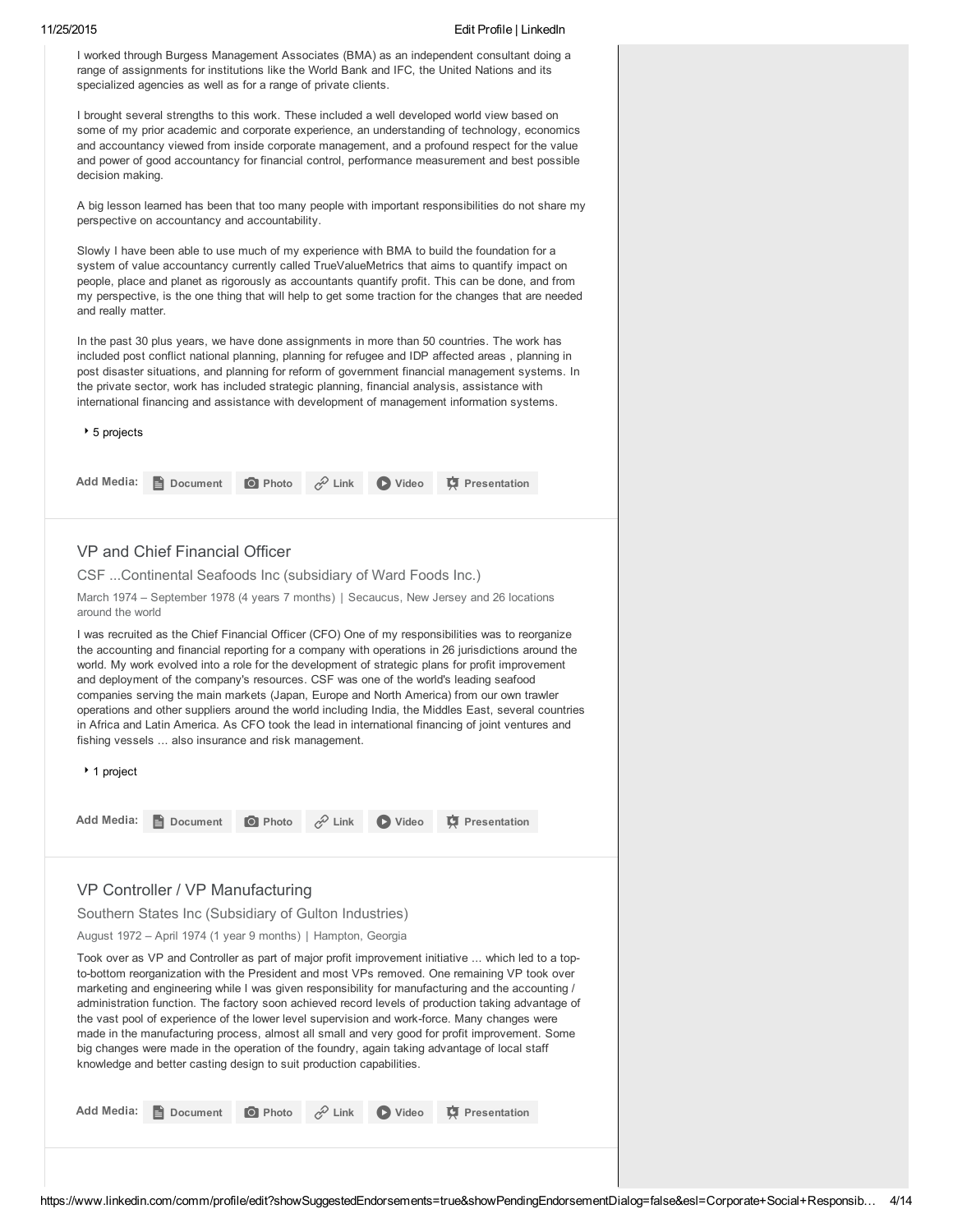| <b>Budget Manager</b>                                                                                                                                                                                                                                                                                                                                         |                                                                                                                                                                                                                                                                                                                                                                                                                                                                                                                                                                                                             |                                         |  |
|---------------------------------------------------------------------------------------------------------------------------------------------------------------------------------------------------------------------------------------------------------------------------------------------------------------------------------------------------------------|-------------------------------------------------------------------------------------------------------------------------------------------------------------------------------------------------------------------------------------------------------------------------------------------------------------------------------------------------------------------------------------------------------------------------------------------------------------------------------------------------------------------------------------------------------------------------------------------------------------|-----------------------------------------|--|
| <b>Gulton Industries</b>                                                                                                                                                                                                                                                                                                                                      |                                                                                                                                                                                                                                                                                                                                                                                                                                                                                                                                                                                                             |                                         |  |
|                                                                                                                                                                                                                                                                                                                                                               | January 1970 - February 1972 (2 years 2 months)   Metuchen NJ                                                                                                                                                                                                                                                                                                                                                                                                                                                                                                                                               |                                         |  |
| focus on reorganization and profit improvement after some badly conceived expansion and<br>acquisitions. This work with budget control took place in an organization with about 36 separate<br>manufacturing subsidiaries. As this reorganization progressed, I was appointed acting Controller of<br>one of the subsidiaries.                                | In the 1960s, Gulton was a high profile technology company pioneering development of<br>microceramic components, precursor of integrated circuits. I was recruited as budget manager to                                                                                                                                                                                                                                                                                                                                                                                                                     |                                         |  |
| <b>Add Media:</b><br>Document                                                                                                                                                                                                                                                                                                                                 | $\mathscr{P}$ Link<br><b>O</b> Photo                                                                                                                                                                                                                                                                                                                                                                                                                                                                                                                                                                        | <b>D</b> Video<br><b>C</b> Presentation |  |
| <b>Assistant Treasurer</b>                                                                                                                                                                                                                                                                                                                                    |                                                                                                                                                                                                                                                                                                                                                                                                                                                                                                                                                                                                             |                                         |  |
| Aerosol Techniques Inc.                                                                                                                                                                                                                                                                                                                                       |                                                                                                                                                                                                                                                                                                                                                                                                                                                                                                                                                                                                             |                                         |  |
|                                                                                                                                                                                                                                                                                                                                                               | February 1967 – August 1969 (2 years 7 months)   Milford, Connecticut                                                                                                                                                                                                                                                                                                                                                                                                                                                                                                                                       |                                         |  |
| into the way the company operated, and generated its profits.<br>Analysis Center (MAC), and the work was written up as a Harvard Business School case about<br>computer installation strategy.<br>From time to time I did analysis of potential acquisitions, mainly to help diversify the company<br>President and Controller for one of these acquisitions. | I was part of a team charged with modernizing the management processes of the company. This<br>started with a rebuild of the company's budgeting, together with the related accounting and internal<br>financial reporting. Part of the success of this work was the integration of factory methods reform<br>I also had responsibility for competing the installation and operation of a new IBM mainframe<br>computer (an IBM1401). This was done in collaboration with the Harvard based firm, Management<br>away from its main business of aerosol based products. I was subsequently appointed as Vice |                                         |  |
| <b>Add Media:</b><br>Document                                                                                                                                                                                                                                                                                                                                 | <b>O</b> Photo<br>$\varphi$ Link                                                                                                                                                                                                                                                                                                                                                                                                                                                                                                                                                                            | <b>D</b> Video<br><b>C</b> Presentation |  |
| System Development and Field Accountant                                                                                                                                                                                                                                                                                                                       |                                                                                                                                                                                                                                                                                                                                                                                                                                                                                                                                                                                                             |                                         |  |
|                                                                                                                                                                                                                                                                                                                                                               |                                                                                                                                                                                                                                                                                                                                                                                                                                                                                                                                                                                                             |                                         |  |
| H. A. Simons International Ltd.                                                                                                                                                                                                                                                                                                                               |                                                                                                                                                                                                                                                                                                                                                                                                                                                                                                                                                                                                             |                                         |  |
| March 1966 - January 1967 (11 months)   Vancouver, BC Canada                                                                                                                                                                                                                                                                                                  |                                                                                                                                                                                                                                                                                                                                                                                                                                                                                                                                                                                                             |                                         |  |
| accounting for major new construction and expansion projects in Texas where Brown and Root<br>were the primary contractors.                                                                                                                                                                                                                                   | H. A. Simons was a leading international firm of consultants to the pulp and paper industry based<br>in Vancouver and providing consulting and project management services worldwide. I worked on<br>the computerization of project planning and oversight using an IBM mainframe, and also did field                                                                                                                                                                                                                                                                                                       |                                         |  |
| <b>Add Media:</b><br>Document                                                                                                                                                                                                                                                                                                                                 | <b>O</b> Photo<br>$\mathscr{P}$ Link                                                                                                                                                                                                                                                                                                                                                                                                                                                                                                                                                                        | <b>T</b> Presentation<br><b>D</b> Video |  |
| <b>Articled Clerk</b>                                                                                                                                                                                                                                                                                                                                         |                                                                                                                                                                                                                                                                                                                                                                                                                                                                                                                                                                                                             |                                         |  |
| Cooper Brothers (Chartered Accountants)                                                                                                                                                                                                                                                                                                                       |                                                                                                                                                                                                                                                                                                                                                                                                                                                                                                                                                                                                             |                                         |  |
|                                                                                                                                                                                                                                                                                                                                                               | August 1962 – January 1966 (3 years 6 months)   London, United Kingdom                                                                                                                                                                                                                                                                                                                                                                                                                                                                                                                                      |                                         |  |
| PriceWaterhouseCoopers.<br>corporate accounting  at EMI Records, a subsidiary of EMI, and audits of many different<br>agencies, banks, stockbrokers and food wholesalers. The training was incredibly valuable.                                                                                                                                               | I joined Coopers as an articled clerk  articled to Brian Maynard, Principal of the Management<br>Consulting Practice. Cooper Brothers integrated with Lybrand Ross Bros. and Montgomery of the<br>United States to form the international firm of Coopers and Lybrand, which went on to become one<br>of the major firms in global accounting, and in recent years integrated into the firm of<br>With Cooper Brothers I participated in one of the very first audits of a commercial computer doing<br>business entities from iron steel plants, to car manufacturing, tobacco manufacturing, insurance    |                                         |  |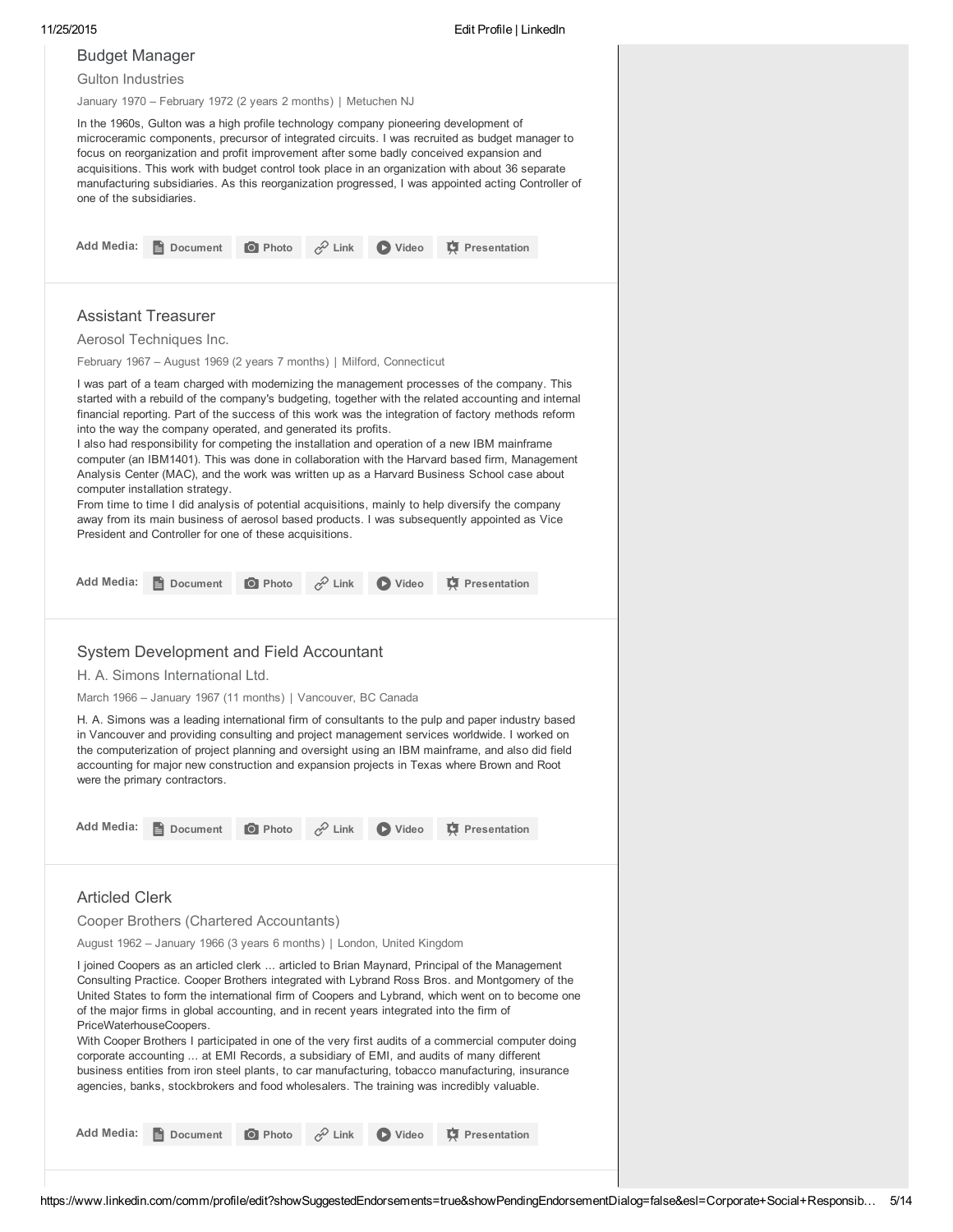| 11/25/2015 |                                                                                                                                                                                                                                                                                                                                                                                                                                                                                                                                                                                                                                                                                                                                                                                                                                                   |                                                             |                |                        |                | Edit Profile   LinkedIn                                                                                                                                                                                 |  |  |  |  |  |
|------------|---------------------------------------------------------------------------------------------------------------------------------------------------------------------------------------------------------------------------------------------------------------------------------------------------------------------------------------------------------------------------------------------------------------------------------------------------------------------------------------------------------------------------------------------------------------------------------------------------------------------------------------------------------------------------------------------------------------------------------------------------------------------------------------------------------------------------------------------------|-------------------------------------------------------------|----------------|------------------------|----------------|---------------------------------------------------------------------------------------------------------------------------------------------------------------------------------------------------------|--|--|--|--|--|
|            | <b>Graduate Management Trainee</b>                                                                                                                                                                                                                                                                                                                                                                                                                                                                                                                                                                                                                                                                                                                                                                                                                |                                                             |                |                        |                |                                                                                                                                                                                                         |  |  |  |  |  |
|            | Davy Ashmore Group                                                                                                                                                                                                                                                                                                                                                                                                                                                                                                                                                                                                                                                                                                                                                                                                                                |                                                             |                |                        |                |                                                                                                                                                                                                         |  |  |  |  |  |
|            | August 1961 - August 1962 (1 year 1 month)   Sheffield, United Kingdom                                                                                                                                                                                                                                                                                                                                                                                                                                                                                                                                                                                                                                                                                                                                                                            |                                                             |                |                        |                |                                                                                                                                                                                                         |  |  |  |  |  |
|            | After graduation and before joining the company I visited almost every major iron and steel plant in<br>North America. Davy Ashmore made all the heavy equipment needed for an integrated iron and<br>steel mill from blast furnace to the rolling mills. As a graduate management trainee, I rotated<br>through all the departments including working on the shop floor (at the time one of the best heavy<br>engineering workshops in Europe) and working on project installations at steel mills. The company<br>was making equipment for new steel mills all over the world from Australia and India to Finland,<br>Sweden and Mexico. My main takeaway from this training was that the cost accounting and the<br>business decisions were not adequately connected with what was happening in the evolving<br>technology and in the factory. |                                                             |                |                        |                |                                                                                                                                                                                                         |  |  |  |  |  |
|            | <b>Add Media:</b>                                                                                                                                                                                                                                                                                                                                                                                                                                                                                                                                                                                                                                                                                                                                                                                                                                 | <b>Document</b>                                             | <b>O</b> Photo | $\mathcal{P}$ Link     | <b>D</b> Video | <b>T</b> Presentation                                                                                                                                                                                   |  |  |  |  |  |
|            |                                                                                                                                                                                                                                                                                                                                                                                                                                                                                                                                                                                                                                                                                                                                                                                                                                                   |                                                             |                |                        |                |                                                                                                                                                                                                         |  |  |  |  |  |
|            |                                                                                                                                                                                                                                                                                                                                                                                                                                                                                                                                                                                                                                                                                                                                                                                                                                                   |                                                             |                | <b>Add position</b>    |                |                                                                                                                                                                                                         |  |  |  |  |  |
|            |                                                                                                                                                                                                                                                                                                                                                                                                                                                                                                                                                                                                                                                                                                                                                                                                                                                   |                                                             |                |                        |                |                                                                                                                                                                                                         |  |  |  |  |  |
|            | <b>Publications</b>                                                                                                                                                                                                                                                                                                                                                                                                                                                                                                                                                                                                                                                                                                                                                                                                                               |                                                             |                |                        |                |                                                                                                                                                                                                         |  |  |  |  |  |
|            |                                                                                                                                                                                                                                                                                                                                                                                                                                                                                                                                                                                                                                                                                                                                                                                                                                                   | Revolutionary Change for Relief and Development             |                |                        |                |                                                                                                                                                                                                         |  |  |  |  |  |
|            |                                                                                                                                                                                                                                                                                                                                                                                                                                                                                                                                                                                                                                                                                                                                                                                                                                                   | Tr-Ac-Net  Transparency and Accountability Network          |                |                        |                |                                                                                                                                                                                                         |  |  |  |  |  |
|            | October 19, 2006                                                                                                                                                                                                                                                                                                                                                                                                                                                                                                                                                                                                                                                                                                                                                                                                                                  |                                                             |                |                        |                |                                                                                                                                                                                                         |  |  |  |  |  |
|            | Burgess).                                                                                                                                                                                                                                                                                                                                                                                                                                                                                                                                                                                                                                                                                                                                                                                                                                         |                                                             |                |                        |                | This book describes many of the key issues that need to be addressed to have meaningful<br>progress in developing countries. It is 335 pages long and available at Lulu.com (search for Peter           |  |  |  |  |  |
|            |                                                                                                                                                                                                                                                                                                                                                                                                                                                                                                                                                                                                                                                                                                                                                                                                                                                   |                                                             |                |                        |                |                                                                                                                                                                                                         |  |  |  |  |  |
|            |                                                                                                                                                                                                                                                                                                                                                                                                                                                                                                                                                                                                                                                                                                                                                                                                                                                   |                                                             |                |                        |                | Hundreds of Issues that Impact Relief and Development Performance                                                                                                                                       |  |  |  |  |  |
|            |                                                                                                                                                                                                                                                                                                                                                                                                                                                                                                                                                                                                                                                                                                                                                                                                                                                   | Tr-Ac-Net  Transparency and Accountability Network          |                |                        |                |                                                                                                                                                                                                         |  |  |  |  |  |
|            | August 22, 2006                                                                                                                                                                                                                                                                                                                                                                                                                                                                                                                                                                                                                                                                                                                                                                                                                                   |                                                             |                |                        |                |                                                                                                                                                                                                         |  |  |  |  |  |
|            |                                                                                                                                                                                                                                                                                                                                                                                                                                                                                                                                                                                                                                                                                                                                                                                                                                                   | addressed in parallel in order to have a chance at success. |                |                        |                | This booklet was prepared in response to the 'single silver bullet' paradigm for development<br>initiatives that almost always fail. Rather, this booklet identifies hundreds of issues that need to be |  |  |  |  |  |
|            |                                                                                                                                                                                                                                                                                                                                                                                                                                                                                                                                                                                                                                                                                                                                                                                                                                                   |                                                             |                |                        |                | IRAQ, A New Direction  A Strategy for Peace  a Methodology for                                                                                                                                          |  |  |  |  |  |
|            |                                                                                                                                                                                                                                                                                                                                                                                                                                                                                                                                                                                                                                                                                                                                                                                                                                                   |                                                             |                |                        |                |                                                                                                                                                                                                         |  |  |  |  |  |
|            |                                                                                                                                                                                                                                                                                                                                                                                                                                                                                                                                                                                                                                                                                                                                                                                                                                                   |                                                             |                |                        |                |                                                                                                                                                                                                         |  |  |  |  |  |
|            |                                                                                                                                                                                                                                                                                                                                                                                                                                                                                                                                                                                                                                                                                                                                                                                                                                                   |                                                             |                |                        |                |                                                                                                                                                                                                         |  |  |  |  |  |
|            | Rapid Socio-Economic Progress<br>Tr-Ac-Net  Transparency and Accountability Network<br>December 5, 2006<br>This book was written in the aftermath of the expansion of the US led war on terror into an<br>occupation of Iraq and what was become increasingly seen as a disastrous performance in<br>establishing order and rebuilding the socio-economic fabric of society. The book reflects some of                                                                                                                                                                                                                                                                                                                                                                                                                                            |                                                             |                |                        |                |                                                                                                                                                                                                         |  |  |  |  |  |
|            | parts of the world.                                                                                                                                                                                                                                                                                                                                                                                                                                                                                                                                                                                                                                                                                                                                                                                                                               |                                                             |                |                        |                | my previous experience and lessons learned working in post-war post-disaster rebuilding in various                                                                                                      |  |  |  |  |  |
|            |                                                                                                                                                                                                                                                                                                                                                                                                                                                                                                                                                                                                                                                                                                                                                                                                                                                   |                                                             |                | <b>Add publication</b> |                |                                                                                                                                                                                                         |  |  |  |  |  |

# Projects

### Development Planning for Namibia

March 1990 – 1991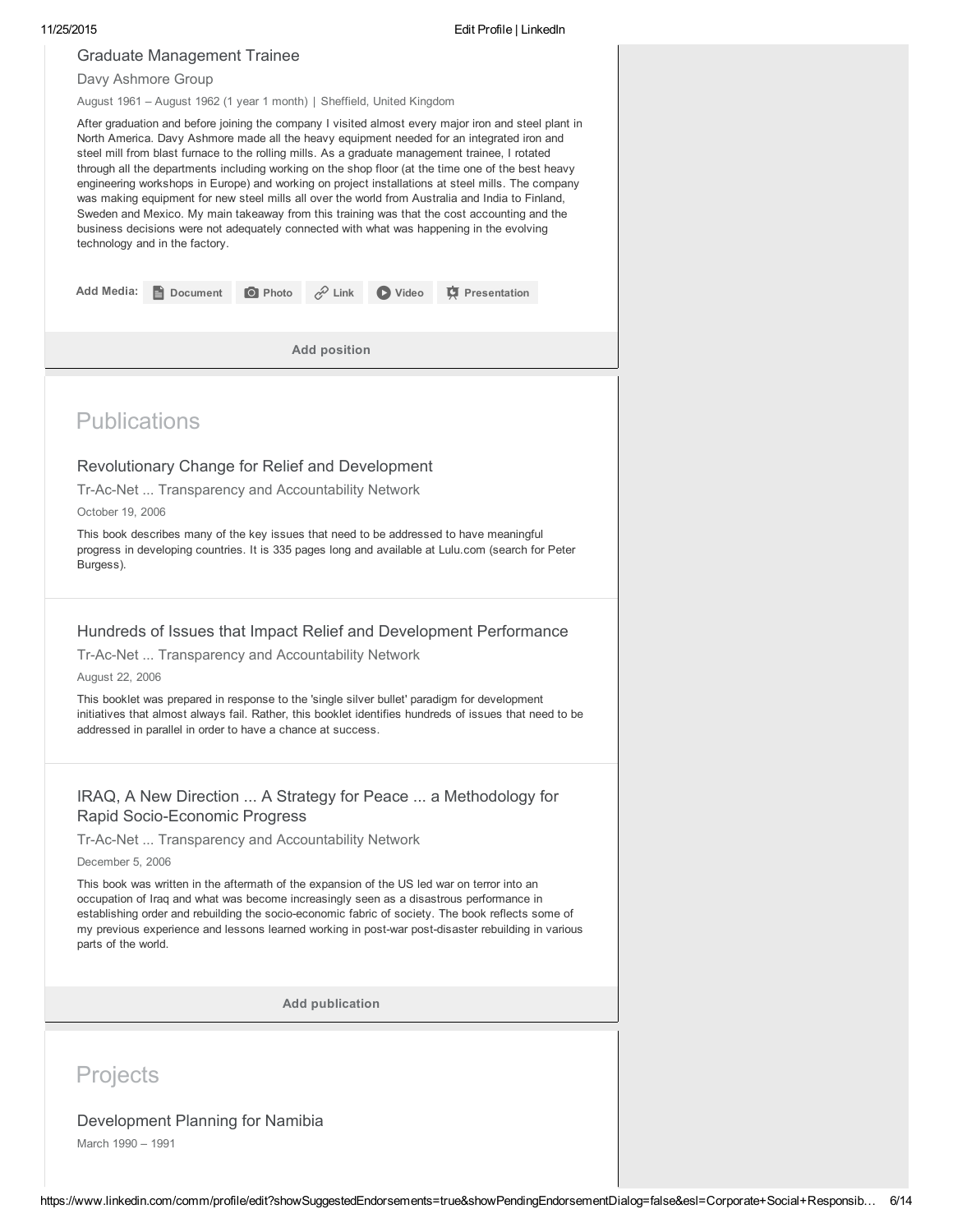#### 11/25/2015 Edit Profile | LinkedIn

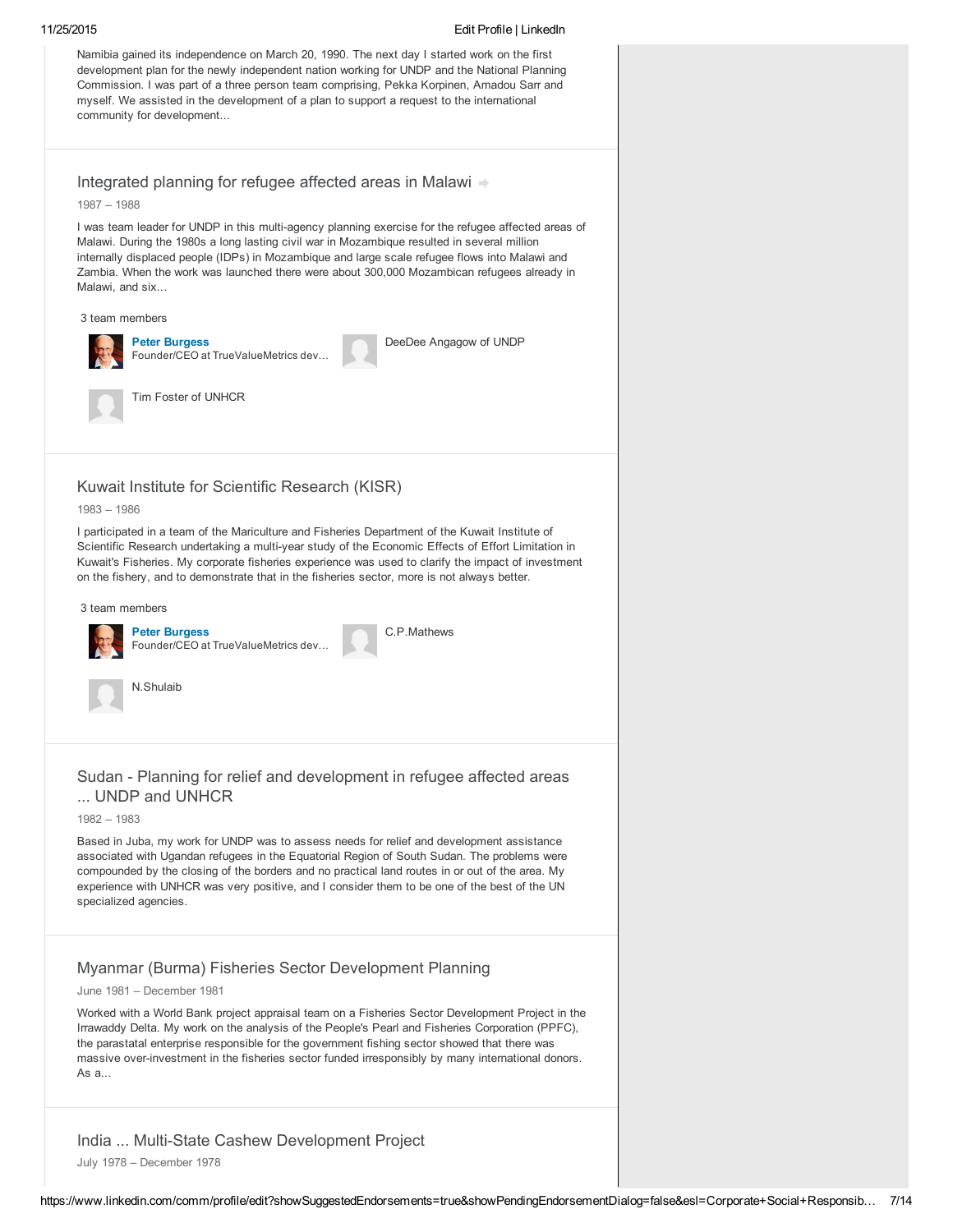My first consultancy assignment for the World Bank was to do financial analysis on an appraisal mission of a Multi-State Cashew Development Project in India. I already knew something about India as a supplier of shrimp for my previous company Continental Seafoods. I was impressed by the competence of the Indian Administrative Service (IAS) who coordinated our work, and the potential of the work...

#### Nigeria ... Nigerian National Shrimp Company

1974 – 1979

Continental Seafoods Inc (CSF) entered into an agreement with the Federal Military Government (FMG) of Nigeria to build and operate a shrimp processing plant, fish port, and fleet of vessels in Mid West State, Nigeria. Soon after I became CFO of CSF, it became clear that this project was not progressing well, and I had to take on the role of acting project manager pending recruitment of a new...



#### Post conflict rebuilding ... Afghanistan

September 1992

I worked with a United Nations team headed up by Winston Prattley that was charged with drafting a post conflict reconstruction strategy for Afghanistan after the withdrawal of the Soviet occupation forces. A multi-sector development plan was prepared which was submitted to the international community by the UN. The result of this was absolutely zero interest and no funding was forthcoming from...

### IFAD Artisanal Fisheries Development in the Niger Delta, Nigeria

August 1992 – December 1992

This IFAD assignment was to appraise a proposed multi-state artisanal fisheries project in the Niger Delta of Nigeria. Menachan Ben-Yami was the senior expert on the team. I was the titular head of mission. Our team reviewed the proposed project and in accordance with our terms of reference made significant revisions to how the project should be organized and implemented. There were many lessons...

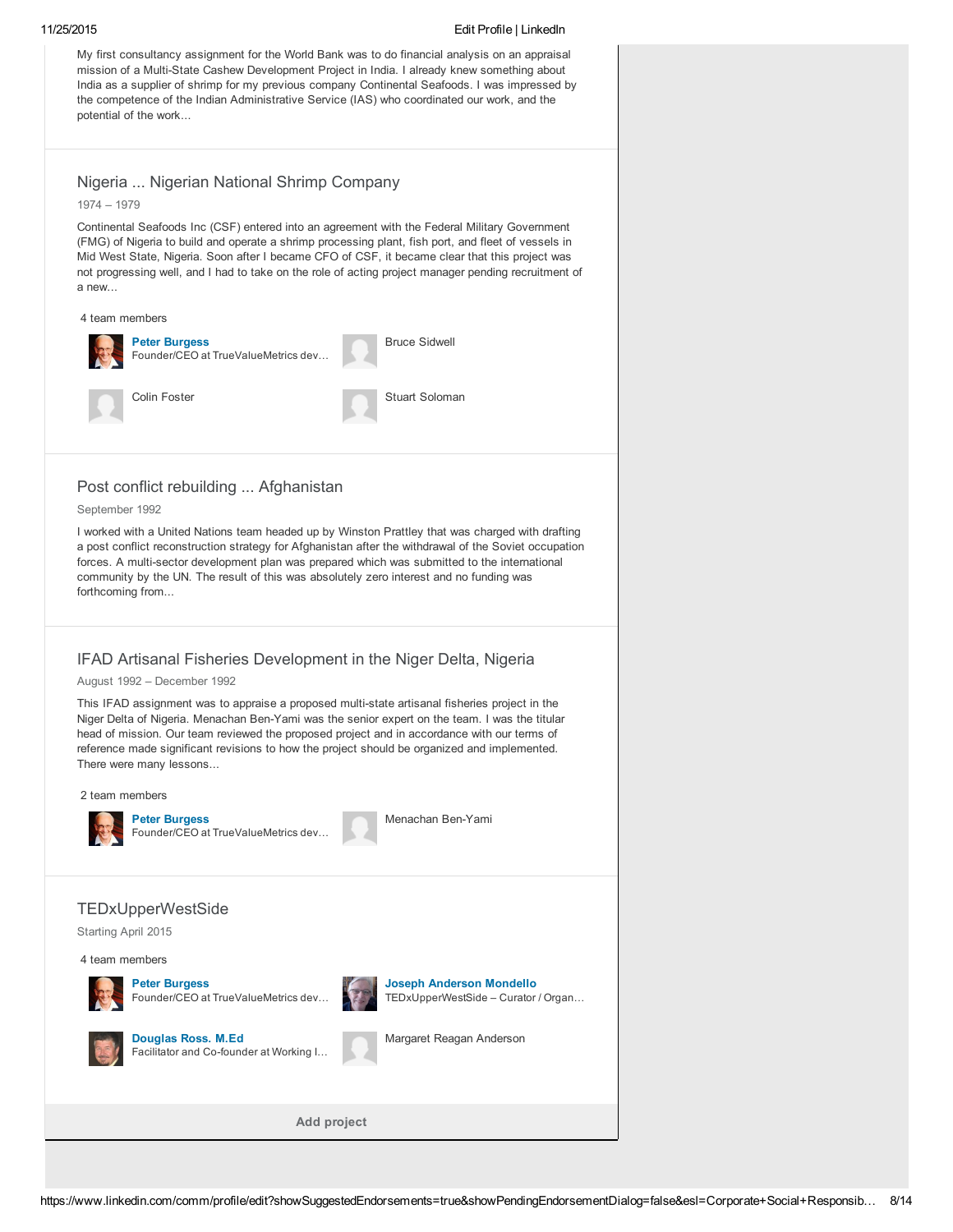Languages

English Native or bilingual proficiency

French Professional working proficiency

> **AND PA MAPPIL**

Add language

# Skills & Endorsements



| $99+$ | <b>Management Consulting</b> |                                                                     |
|-------|------------------------------|---------------------------------------------------------------------|
| 97    | International                |                                                                     |
| 86    | Management                   | $\left  \cdot \right $ $\rightarrow$                                |
| 54    | Social Entrepreneurship      | <b>REBY</b><br>10<br><b>SP</b>                                      |
| 51    | Entrepreneurship             | 32<br>O O O O O O                                                   |
| 49    | <b>NGOs</b>                  | <b>CACCC</b><br>$\bigcirc$<br>$\mathbf{Q}$                          |
| 45    | <b>Business Strategy</b>     |                                                                     |
| 36    | Analysis                     | $\left  \frac{\partial \mathcal{L}}{\partial \mathbf{r}^2} \right $ |

Peter also knows about...

| 35 | Research<br>Nonprofits<br>Microfinance<br>33<br>28<br>32<br><b>Project Management</b>                         |
|----|---------------------------------------------------------------------------------------------------------------|
| 27 | Non-profits<br><b>Business Development</b><br><b>Strategic Communications</b><br>25<br>24                     |
| 22 | <b>Project Planning</b><br>Consulting<br>21<br><b>Business Planning</b><br><b>Public Speaking</b><br>20<br>20 |
| 19 | <b>Community Development</b><br>Africa<br>Corporate Social<br>17<br>Start-ups<br>17<br>16                     |
| 15 | Sustainability<br><b>Strategic Partnerships</b><br>13<br><b>International Relations</b><br>13                 |
| 12 | Sustainable Development<br>Finance<br><b>Executive Management</b><br>11<br>11                                 |
| 10 | <b>Budgets</b><br><b>Strategic Consulting</b><br><b>Financial Analysis</b><br>10<br>9                         |
| 9  | Venture Capital<br><b>Emerging Markets</b><br>Accountability<br>8<br>7                                        |
| 6  | Corporate Finance<br>Social Enterprise<br>Value Accountancy<br>5<br>5                                         |
| 5  | <b>Environmental Awareness</b><br><b>Wildlife Conservation</b><br>Human Capital<br>3<br>3                     |
|    |                                                                                                               |
|    |                                                                                                               |
|    | Add skill                                                                                                     |
|    |                                                                                                               |

# **Education**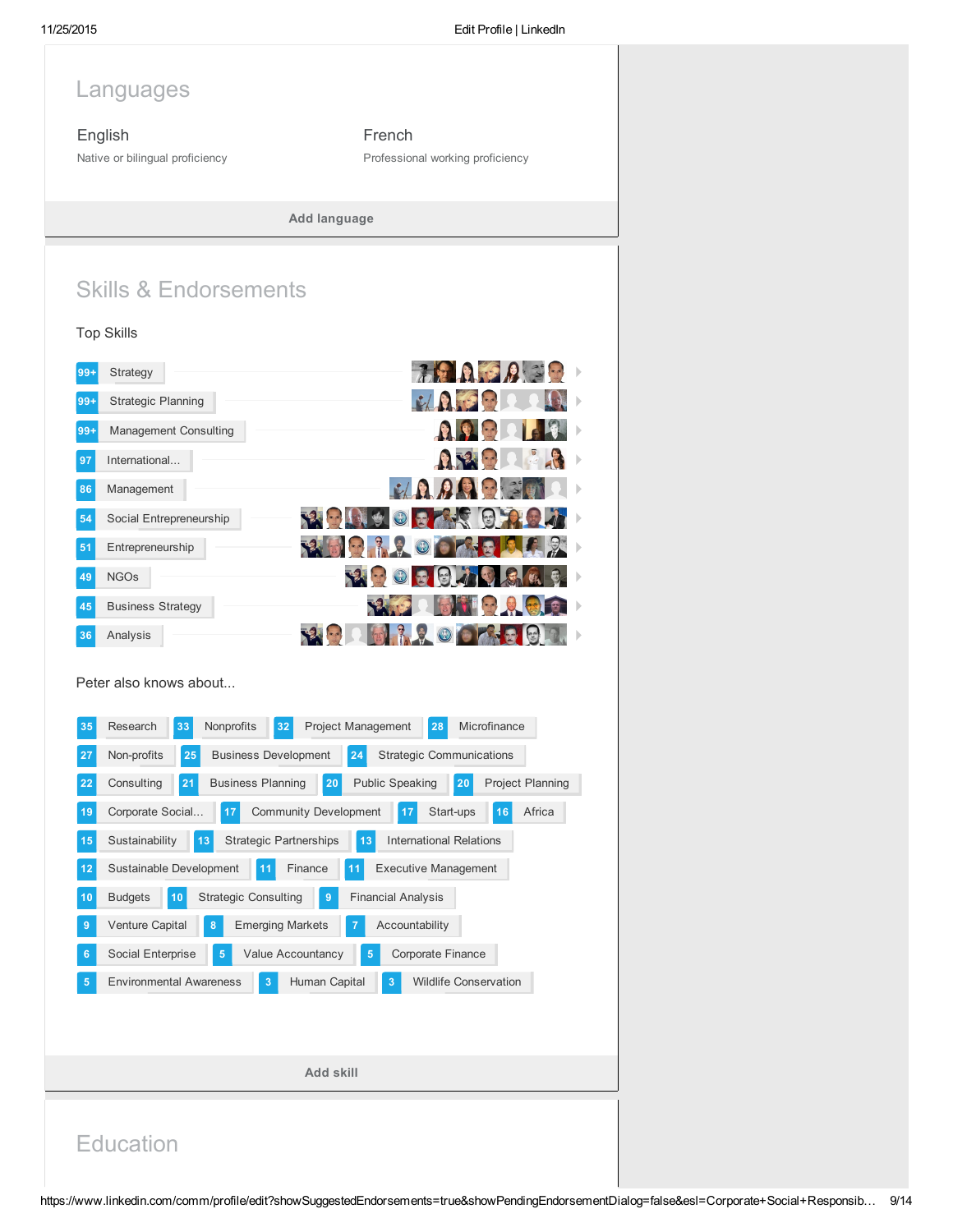|                                                                             |                                                                                                                                        |                |                    |                | Edit Profile   LinkedIn                                                                                                                                                                                                                                                                                                                                                                                                                                                                                                                                                 |                                          |
|-----------------------------------------------------------------------------|----------------------------------------------------------------------------------------------------------------------------------------|----------------|--------------------|----------------|-------------------------------------------------------------------------------------------------------------------------------------------------------------------------------------------------------------------------------------------------------------------------------------------------------------------------------------------------------------------------------------------------------------------------------------------------------------------------------------------------------------------------------------------------------------------------|------------------------------------------|
|                                                                             | <b>Cambridge University</b>                                                                                                            |                |                    |                |                                                                                                                                                                                                                                                                                                                                                                                                                                                                                                                                                                         |                                          |
|                                                                             | BA 1961 MA 1966, Engineering and Economics                                                                                             |                |                    |                |                                                                                                                                                                                                                                                                                                                                                                                                                                                                                                                                                                         | UNIVERSITY OF                            |
| $1958 - 1961$                                                               |                                                                                                                                        |                |                    |                |                                                                                                                                                                                                                                                                                                                                                                                                                                                                                                                                                                         | CAMBRIDGE                                |
| economy!                                                                    |                                                                                                                                        |                |                    |                | I was able to do the 'fast course' of the Mechanical Engineering Tripos in two years followed by<br>Part I and Part II of the Economics Tripos in one year. This has proved to be a fantastic basis for<br>my subsequent experience in various sectors and functions of the global economy  and sets the<br>stage for system thinking about what should be done about the 21st century funk of the global                                                                                                                                                               |                                          |
| <b>Activities and Societies:</b><br>active socially.                        |                                                                                                                                        |                |                    |                | Active in wide range of sports and cultural events. Sidney Sussex is a small college, but was very                                                                                                                                                                                                                                                                                                                                                                                                                                                                      |                                          |
| Add Grade <sup>2</sup>                                                      |                                                                                                                                        |                |                    |                |                                                                                                                                                                                                                                                                                                                                                                                                                                                                                                                                                                         |                                          |
| <b>Add Media:</b>                                                           | Document                                                                                                                               | O Photo        | $\mathscr{O}$ Link | D Video        | <b>C</b> Presentation                                                                                                                                                                                                                                                                                                                                                                                                                                                                                                                                                   |                                          |
| $1958 - 1961$<br><b>Activities and Societies:</b><br>Add Grade <sup>1</sup> | Sidney Sussex College, Cambridge<br>BA / MA, Mechanical Sciences and Economics<br>Rugby, Cricket, multiple college clubs               |                |                    |                |                                                                                                                                                                                                                                                                                                                                                                                                                                                                                                                                                                         |                                          |
| Add Description @                                                           |                                                                                                                                        |                |                    |                |                                                                                                                                                                                                                                                                                                                                                                                                                                                                                                                                                                         |                                          |
| <b>Add Media:</b>                                                           |                                                                                                                                        |                | $\mathcal{C}$ Link |                |                                                                                                                                                                                                                                                                                                                                                                                                                                                                                                                                                                         |                                          |
|                                                                             | Document                                                                                                                               | <b>O</b> Photo |                    | D Video        | <b>D</b> Presentation                                                                                                                                                                                                                                                                                                                                                                                                                                                                                                                                                   |                                          |
| $1962 - 1965$<br>Add Grade <sup>2</sup>                                     | Institute of Chartered Accountants of England and Wales<br>inoperable as a post balance sheet event!<br>Add Activities and Societies 2 |                |                    |                | Associate Member of the Institute of Chartered Accountants, Accountancy<br>Articled to B. A. Maynard, Partner at Cooper Brothers and Principal in the Coopers and Lybrand UK<br>consultancy practice. I engaged in all the training requirements of Chartered Accountancy Articles,<br>but, because of my engineering background and some company experience was given<br>assignments of a complex nature involving inventory and some unusual technical situations that<br>required specialized accounting treatment, such as a blast furnace 'going out' and becoming |                                          |
| Add Media:                                                                  | Document                                                                                                                               | <b>O</b> Photo | $\mathscr{P}$ Link | <b>D</b> Video | <b>D</b> Presentation                                                                                                                                                                                                                                                                                                                                                                                                                                                                                                                                                   |                                          |
|                                                                             |                                                                                                                                        |                |                    |                |                                                                                                                                                                                                                                                                                                                                                                                                                                                                                                                                                                         |                                          |
| 1958 - 1961                                                                 | University of Cambridge<br>BA 1961  MA 1966, Engineering / Economics                                                                   |                |                    |                | Engineering introduced me to practical possibilities. Economics introduced me to a world view of                                                                                                                                                                                                                                                                                                                                                                                                                                                                        | <b>UNIVERSITY OF</b><br><b>CAMBRIDGE</b> |
|                                                                             | reconstruction, environment and poverty alleviation                                                                                    |                |                    |                | society  and gave me an opening to professional accountancy and corporate management.<br>Subsequently these experiences gave me the opportunity to work on global issues of development,                                                                                                                                                                                                                                                                                                                                                                                |                                          |
| Activities and Societies:                                                   |                                                                                                                                        |                |                    |                | College Rugby, College Cricket, Fives, Squash, Peophilans, Canada Club, Confraternitas Historica.                                                                                                                                                                                                                                                                                                                                                                                                                                                                       |                                          |
| Add Grade <sup>1</sup>                                                      |                                                                                                                                        |                |                    |                |                                                                                                                                                                                                                                                                                                                                                                                                                                                                                                                                                                         |                                          |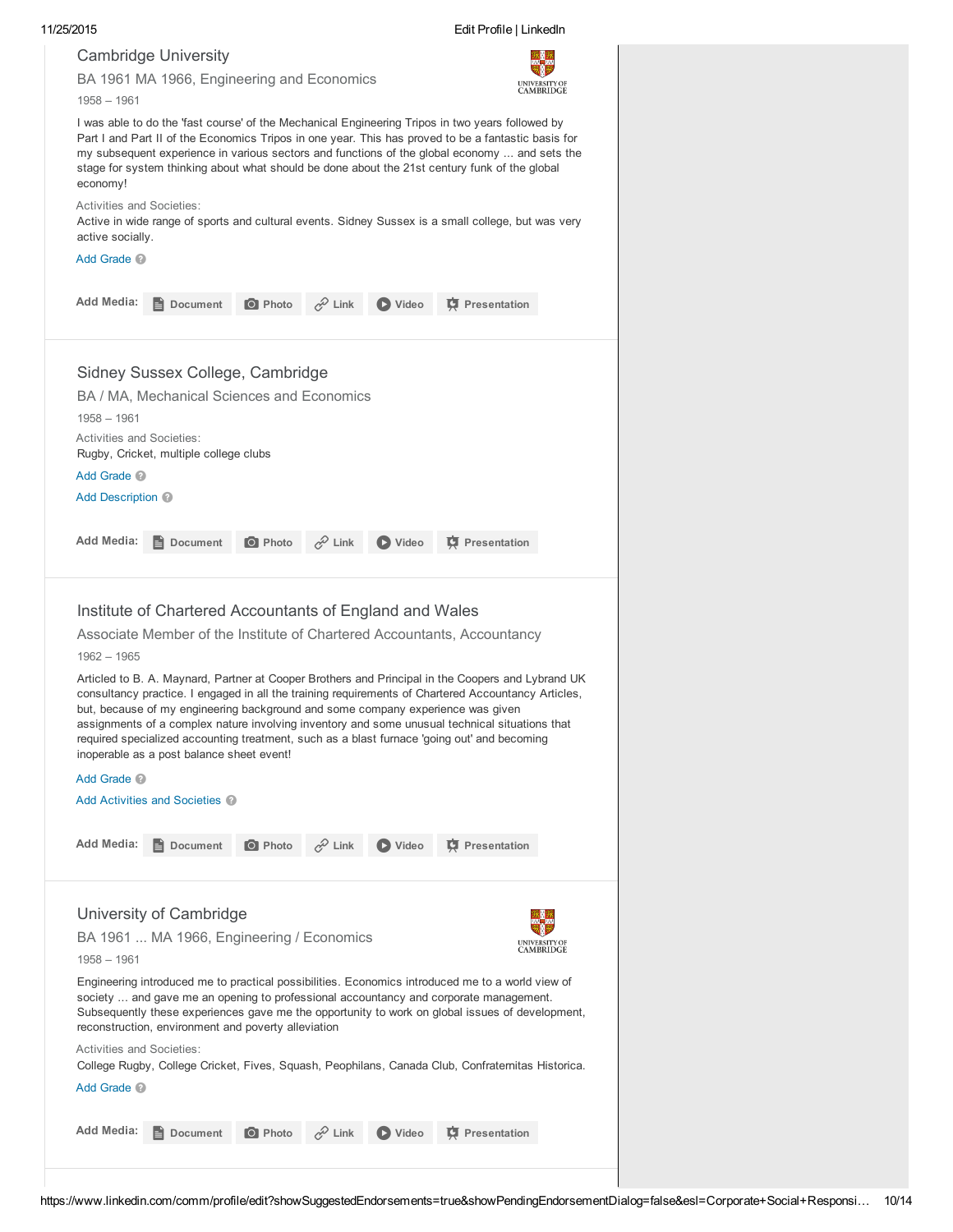| $1953 - 1958$<br><b>Add Media:</b>                                  | <b>Blundell's School</b><br>'O' levels and 'A'/'S' level exams, Maths, Physics and Chemistry<br>Activities and Societies:<br>Blundell's had a strong academic tradition as well as being one of the top public schools in rugby,<br>cricket, shooting and sports generally. I was part of a very winning rugby team, and also played for<br>the English Public Schoolboys international rugby team against Scotland.<br>Add Grade <sup>2</sup><br>Add Description @ |                |                      |         |                                                                                                                                                                                                                                                                                                        |  |  |  |
|---------------------------------------------------------------------|---------------------------------------------------------------------------------------------------------------------------------------------------------------------------------------------------------------------------------------------------------------------------------------------------------------------------------------------------------------------------------------------------------------------------------------------------------------------|----------------|----------------------|---------|--------------------------------------------------------------------------------------------------------------------------------------------------------------------------------------------------------------------------------------------------------------------------------------------------------|--|--|--|
|                                                                     | Document                                                                                                                                                                                                                                                                                                                                                                                                                                                            | <b>O</b> Photo | $c^{\circ}$ Link     | D Video | <b>C</b> Presentation                                                                                                                                                                                                                                                                                  |  |  |  |
|                                                                     |                                                                                                                                                                                                                                                                                                                                                                                                                                                                     |                | <b>Add education</b> |         |                                                                                                                                                                                                                                                                                                        |  |  |  |
| Interests                                                           | <b>Additional Info</b><br>development, health performance, malaria performance                                                                                                                                                                                                                                                                                                                                                                                      |                |                      |         | Radical reform of business and economic metrics, transparency, accountability, workplace safety,<br>quality of life, metrics about socio-economic progress and performance, relief and development<br>practice, microcredit performance, progress out of poverty performance, ICT4D, community centric |  |  |  |
| <b>Personal Details</b><br><b>Birthday</b><br><b>Marital Status</b> | January 8<br>Married                                                                                                                                                                                                                                                                                                                                                                                                                                                |                |                      |         |                                                                                                                                                                                                                                                                                                        |  |  |  |
| the 21st century.                                                   | <b>Advice for Contacting Peter</b><br>My email is peterbnyc(at)gmail.com.<br>My skype is peterbinbushkill<br>My website is www.truevaluemetrics, org                                                                                                                                                                                                                                                                                                                |                |                      |         | I am interested in making contact with people who are engaged with every aspect of sustainability<br>and business management to share ideas about how appropriate performance metrics can be<br>developed. Everything that matters must be quantified, and we should be using the technologies of      |  |  |  |
|                                                                     | Organizations<br>Community Impact Accountancy, Community Analytics, Integrated Malaria Management<br>Consortium, Center for Conflict Dialog in New York, Tr-Ac-Net, (Transparency and Accountability<br>Network) Collaboration Cafe.                                                                                                                                                                                                                                |                |                      |         |                                                                                                                                                                                                                                                                                                        |  |  |  |
|                                                                     |                                                                                                                                                                                                                                                                                                                                                                                                                                                                     |                | Add organization     |         |                                                                                                                                                                                                                                                                                                        |  |  |  |
| Volunteer<br>• Animal Welfare                                       | Causes you care about:<br>Topics and causes that matter to you.                                                                                                                                                                                                                                                                                                                                                                                                     |                |                      |         |                                                                                                                                                                                                                                                                                                        |  |  |  |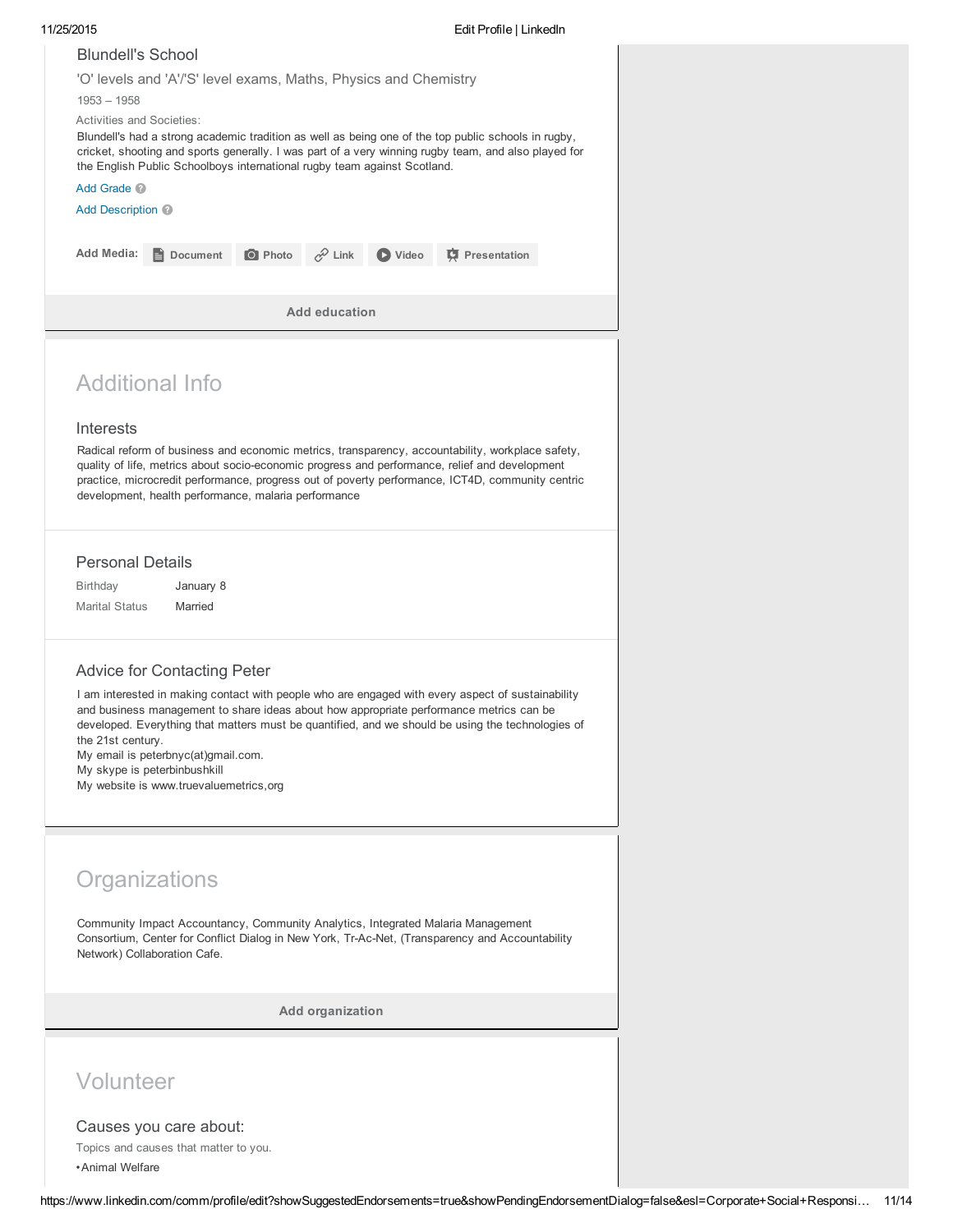- •Arts and Culture
- •Children
- •Civil Rights and Social Action
- •Disaster and Humanitarian Relief
- •Economic Empowerment
- •Education
- •Environment
- •Health
- •Human Rights
- •Poverty Alleviation
- •Science and Technology
- •Social Services

Add volunteer experience

# Recommendations

### Founder CEO

**TrueValueMetrics** 

#### Angus [McDowell](https://www.linkedin.com/profile/view?id=AAEAAAW50C0Bbnev8XhviMKwvygC27o5b6heZ8g&authType=name&authToken=KtuO)

President at McDowell CPA PC

 $66$  Peter is a respected consultant.  $22$ 

September 18, 2013, Angus was Peter's client



### [Austin](https://www.linkedin.com/profile/view?id=AAEAAAG5UccBB7Anza6uq7RiYJIHejDMhxlWv-Y&authType=name&authToken=ApXn) R. Curry

Executive Director Elder Care Advocacy of Florida

Vast Real experience and education formed the basis for Visionary Concepts the provide solutions to essential needs for future progress of government and socioeconomic challenges. Solid logical and focused thinking with factual foundations yield tangible effective results for advancement in today's environment. A sincere partner for global concerns. 99.

May 27, 2013, Austin R. was with another company when working with Peter at **TrueValueMetrics** 



#### Carmen Gloria [Arriagada](https://www.linkedin.com/profile/view?id=AAEAAArbv0gBZmND2epWzZmRdibFP_w4GSKXD34&authType=name&authToken=RZKQ)

Founder and President at C&C Global Communications

<sup>66</sup> Peter has been a great source of inspiration in my career. He has an impressive track record in successfully implementing highly creative and innovative projects to improve the livelihoods of vulnerable communities in Africa and rest of the developing world. His attention to detail without losing sight of his strategic objective is astounding. 99.

December 21, 2012, Carmen Gloria was with another company when working with Peter at **TrueValueMetrics** 

Ask to be [recommended](https://www.linkedin.com/recs/ask?trk=prof-edit-ask-for-recommendations)

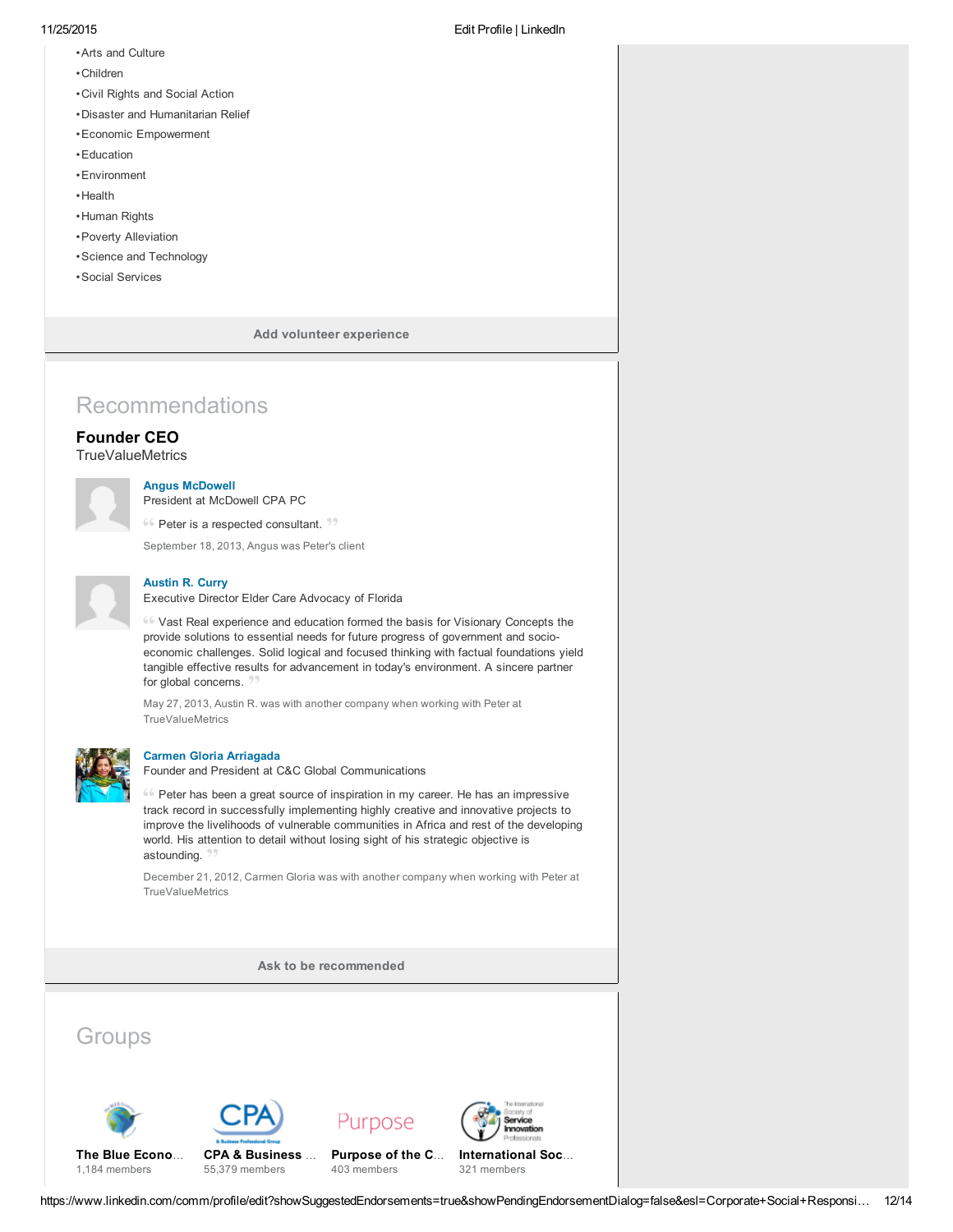[Visible](https://www.linkedin.com/groups?displaySettings=&gid=82951&csrfToken=ajax%3A5022747112427740149&goback=%2Enpe_*1_*1_*1_*1_*1_*1_*1_true_false_*1_*1_Corporate+Social+Responsibility%2C+Finance%2C+Management%2C+Strategic+Planning%2C+Sustainability_f_*1_*1_*1_*1&trk=prof-groups-membership-change_visibility-link)

11/25/2015 Edit Profile | LinkedIn





CHLOREGY OF

[Corporate](https://www.linkedin.com/groups?gid=82951&goback=%2Enpe_*1_*1_*1_*1_*1_*1_*1_true_false_*1_*1_Corporate+Social+Responsibility%2C+Finance%2C+Management%2C+Strategic+Planning%2C+Sustainability_f_*1_*1_*1_*1&trk=prof-groups-membership-name) Social … 26,677 members [Chloregy](https://www.linkedin.com/groups?gid=1787164&goback=%2Enpe_*1_*1_*1_*1_*1_*1_*1_true_false_*1_*1_Corporate+Social+Responsibility%2C+Finance%2C+Management%2C+Strategic+Planning%2C+Sustainability_f_*1_*1_*1_*1&trk=prof-groups-membership-name) 6,256 members [Visible](https://www.linkedin.com/groups?displaySettings=&gid=1787164&csrfToken=ajax%3A5022747112427740149&goback=%2Enpe_*1_*1_*1_*1_*1_*1_*1_true_false_*1_*1_Corporate+Social+Responsibility%2C+Finance%2C+Management%2C+Strategic+Planning%2C+Sustainability_f_*1_*1_*1_*1&trk=prof-groups-membership-change_visibility-link)







# Following

#### **Influencers**





Jeff [Weiner](https://www.linkedin.com/profile/view?id=AAEAAAFUu6sB_f5-oq_0EiRHYvrAWc8gI-PT2Dk&authType=name&authToken=XTo9&ref=CONTENT&trk=inf-nm) CEO at LinkedIn [Following](https://www.linkedin.com/ngroups/ajax/unfollow_member?followee=22330283&csrfToken=ajax%3A5022747112427740149&goback=%2Enpe_*1_*1_*1_*1_*1_*1_*1_true_false_*1_*1_Corporate+Social+Responsibility%2C+Finance%2C+Management%2C+Strategic+Planning%2C+Sustainability_f_*1_*1_*1_*1&trk=inf-ufa)



 $\checkmark$ [Following](https://www.linkedin.com/ngroups/ajax/unfollow_member?followee=33767&csrfToken=ajax%3A5022747112427740149&goback=%2Enpe_*1_*1_*1_*1_*1_*1_*1_true_false_*1_*1_Corporate+Social+Responsibility%2C+Finance%2C+Management%2C+Strategic+Planning%2C+Sustainability_f_*1_*1_*1_*1&trk=inf-ufa)

[Charlene](https://www.linkedin.com/profile/view?id=AAEAAAAAg-cBiGptbFh316qUspzLCuA1Lta5Om8&authType=name&authToken=6qlG&ref=CONTENT&trk=inf-nm) Li Helping leaders...

News



Katya [Andresen](https://www.linkedin.com/profile/view?id=AAEAAABemvkB17H8wAxgGP7sELxGvrrJmBSkmyI&authType=name&authToken=vGSF&ref=CONTENT&trk=inf-nm) CEO at Cricket...  $\checkmark$ [Following](https://www.linkedin.com/ngroups/ajax/unfollow_member?followee=6200057&csrfToken=ajax%3A5022747112427740149&goback=%2Enpe_*1_*1_*1_*1_*1_*1_*1_true_false_*1_*1_Corporate+Social+Responsibility%2C+Finance%2C+Management%2C+Strategic+Planning%2C+Sustainability_f_*1_*1_*1_*1&trk=inf-ufa)



Ray [Chambers](https://www.linkedin.com/profile/view?id=AAEAAAxTI8wBmjM9MM-BIAax8nr8UpaplQevHOc&authType=name&authToken=ulCS&ref=CONTENT&trk=inf-nm) United Nations...  $\checkmark$ [Following](https://www.linkedin.com/ngroups/ajax/unfollow_member?followee=206775244&csrfToken=ajax%3A5022747112427740149&goback=%2Enpe_*1_*1_*1_*1_*1_*1_*1_true_false_*1_*1_Corporate+Social+Responsibility%2C+Finance%2C+Management%2C+Strategic+Planning%2C+Sustainability_f_*1_*1_*1_*1&trk=inf-ufa)



Sallie [Krawcheck](https://www.linkedin.com/profile/view?id=AAEAAApgNwUB11XOlZbIB46aBZ6Jq9ZmQhjjjXU&authType=name&authToken=DQWw&ref=CONTENT&trk=inf-nm) CEO and Co-Founder...  $\checkmark$ [Following](https://www.linkedin.com/ngroups/ajax/unfollow_member?followee=174077701&csrfToken=ajax%3A5022747112427740149&goback=%2Enpe_*1_*1_*1_*1_*1_*1_*1_true_false_*1_*1_Corporate+Social+Responsibility%2C+Finance%2C+Management%2C+Strategic+Planning%2C+Sustainability_f_*1_*1_*1_*1&trk=inf-ufa)



Alexis [Ohanian](https://www.linkedin.com/profile/view?id=AAEAAABDdmkB9KBWL8to1JVCiRQ1CIRa3YZbo40&authType=name&authToken=CVMe&ref=CONTENT&trk=inf-nm) Co-founder [Following](https://www.linkedin.com/ngroups/ajax/unfollow_member?followee=4421225&csrfToken=ajax%3A5022747112427740149&goback=%2Enpe_*1_*1_*1_*1_*1_*1_*1_true_false_*1_*1_Corporate+Social+Responsibility%2C+Finance%2C+Management%2C+Strategic+Planning%2C+Sustainability_f_*1_*1_*1_*1&trk=inf-ufa)



Toby [Cosgrove](https://www.linkedin.com/profile/view?id=AAEAAAw9uvgBMzZgLpcVmuEcIQtJ02Nhq_wIFu8&authType=name&authToken=rd58&ref=CONTENT&trk=inf-nm) CEO and President...  $\checkmark$ [Following](https://www.linkedin.com/ngroups/ajax/unfollow_member?followee=205372152&csrfToken=ajax%3A5022747112427740149&goback=%2Enpe_*1_*1_*1_*1_*1_*1_*1_true_false_*1_*1_Corporate+Social+Responsibility%2C+Finance%2C+Management%2C+Strategic+Planning%2C+Sustainability_f_*1_*1_*1_*1&trk=inf-ufa)



See 8 more >



[Social](https://www.linkedin.com/channels/social_media?trk=prof-following-chan-icon) Media 9,214,342 followers  $\checkmark$ [Following](https://www.linkedin.com/channels/api/follows/channels/202/delete?csrfToken=ajax%3A5022747112427740149&goback=%2Enpe_*1_*1_*1_*1_*1_*1_*1_true_false_*1_*1_Corporate+Social+Responsibility%2C+Finance%2C+Management%2C+Strategic+Planning%2C+Sustainability_f_*1_*1_*1_*1&trk=profile-edit-following-chan-unfollow-submit)

### **Companies**

Big Ideas & [Innovation](https://www.linkedin.com/channels/big_ideas_and_innovation?trk=prof-following-chan-icon) 13,205,066 followers  $\checkmark$ [Following](https://www.linkedin.com/channels/api/follows/channels/211/delete?csrfToken=ajax%3A5022747112427740149&goback=%2Enpe_*1_*1_*1_*1_*1_*1_*1_true_false_*1_*1_Corporate+Social+Responsibility%2C+Finance%2C+Management%2C+Strategic+Planning%2C+Sustainability_f_*1_*1_*1_*1&trk=profile-edit-following-chan-unfollow-submit)



Demos: An Equal Sa… Public Policy  $\checkmark$ [Following](https://www.linkedin.com/company/follow/submit?id=731769&csrfToken=ajax%3A5022747112427740149&goback=%2Enpe_*1_*1_*1_*1_*1_*1_*1_true_false_*1_*1_Corporate+Social+Responsibility%2C+Finance%2C+Management%2C+Strategic+Planning%2C+Sustainability_f_*1_*1_*1_*1&fl=stop&trk=profile-edit-following-companies-unfollow-submit)



Blundell's

Education Management  $\checkmark$ [Following](https://www.linkedin.com/company/follow/submit?id=3543565&csrfToken=ajax%3A5022747112427740149&goback=%2Enpe_*1_*1_*1_*1_*1_*1_*1_true_false_*1_*1_Corporate+Social+Responsibility%2C+Finance%2C+Management%2C+Strategic+Planning%2C+Sustainability_f_*1_*1_*1_*1&fl=stop&trk=profile-edit-following-companies-unfollow-submit)



⊕

The Carbon Trust Environmental Services  $\checkmark$ [Following](https://www.linkedin.com/company/follow/submit?id=21509&csrfToken=ajax%3A5022747112427740149&goback=%2Enpe_*1_*1_*1_*1_*1_*1_*1_true_false_*1_*1_Corporate+Social+Responsibility%2C+Finance%2C+Management%2C+Strategic+Planning%2C+Sustainability_f_*1_*1_*1_*1&fl=stop&trk=profile-edit-following-companies-unfollow-submit)



Blundell's School Trucost

Environmental Services [Following](https://www.linkedin.com/company/follow/submit?id=78067&csrfToken=ajax%3A5022747112427740149&goback=%2Enpe_*1_*1_*1_*1_*1_*1_*1_true_false_*1_*1_Corporate+Social+Responsibility%2C+Finance%2C+Management%2C+Strategic+Planning%2C+Sustainability_f_*1_*1_*1_*1&fl=stop&trk=profile-edit-following-companies-unfollow-submit)



[Pulse](https://www.linkedin.com/channels/pulse?trk=prof-following-chan-icon) 52,056 followers [Following](https://www.linkedin.com/channels/api/follows/channels/6036913024072171520/delete?csrfToken=ajax%3A5022747112427740149&goback=%2Enpe_*1_*1_*1_*1_*1_*1_*1_true_false_*1_*1_Corporate+Social+Responsibility%2C+Finance%2C+Management%2C+Strategic+Planning%2C+Sustainability_f_*1_*1_*1_*1&trk=profile-edit-following-chan-unfollow-submit)

**ACCA** Accounting  $\checkmark$ [Following](https://www.linkedin.com/company/follow/submit?id=162244&csrfToken=ajax%3A5022747112427740149&goback=%2Enpe_*1_*1_*1_*1_*1_*1_*1_true_false_*1_*1_Corporate+Social+Responsibility%2C+Finance%2C+Management%2C+Strategic+Planning%2C+Sustainability_f_*1_*1_*1_*1&fl=stop&trk=profile-edit-following-companies-unfollow-submit)



Deloitte Management Consulting  $\checkmark$ [Following](https://www.linkedin.com/company/follow/submit?id=1038&csrfToken=ajax%3A5022747112427740149&goback=%2Enpe_*1_*1_*1_*1_*1_*1_*1_true_false_*1_*1_Corporate+Social+Responsibility%2C+Finance%2C+Management%2C+Strategic+Planning%2C+Sustainability_f_*1_*1_*1_*1&fl=stop&trk=profile-edit-following-companies-unfollow-submit)

la Seep™

The SEEP Network International Trade and Development  $\checkmark$ [Following](https://www.linkedin.com/company/follow/submit?id=430317&csrfToken=ajax%3A5022747112427740149&goback=%2Enpe_*1_*1_*1_*1_*1_*1_*1_true_false_*1_*1_Corporate+Social+Responsibility%2C+Finance%2C+Management%2C+Strategic+Planning%2C+Sustainability_f_*1_*1_*1_*1&fl=stop&trk=profile-edit-following-companies-unfollow-submit)



See 7 more >

**Schools**